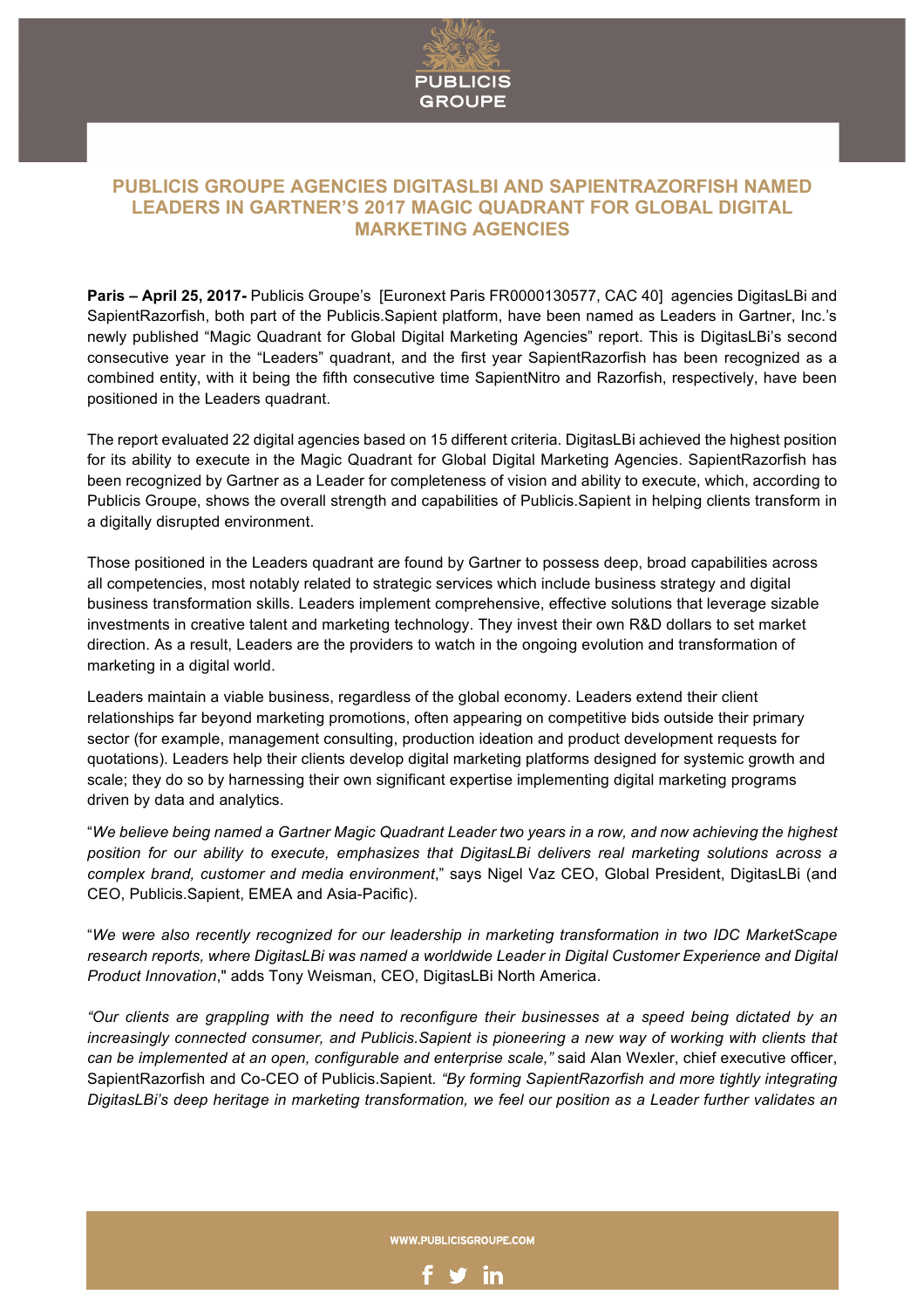

*already strong foundation built over decades and through an early understanding of the digital evolution's change imperative."*

Publicis.Sapient's unique organizational design allows clients to benefit from the deep industry expertise of Sapient Consulting while leveraging the best talent and capabilities across DigitasLBi and SapientRazorfish – two leaders that share a long history of helping companies evolve by putting digital at the core. Building on Publicis Groupe's Power of One strategy, the connected capabilities ensures clients are always at the center of its business by connecting its solution hubs to deliver both breadth and depth of capabilities and expertise.

The Gartner "Magic Quadrant for Global Digital Marketing Agencies" report follows further analyst recognition for Publicis.Sapient, with both DigitasLBi and SapientRazorfish being recognized by the IDC Marketscape as Leaders for Worldwide Digital Strategy and Agency Services. The IDC MarketScape looked at firms that focus on delivering customer-centric digital experiences across the entire customer journey.

Click here to read the Gartner 2017 Magic Quadrant report.

For more information on the Gartner 2017 Magic Quadrant report, visit www.digitaslbi.com and sapientrazorfish.com/mq.

**Gartner Disclaimer**: Gartner does not endorse any vendor, product or service depicted in its research publications, and does not advise technology users to select only those vendors with the highest ratings or other designation. Gartner research publications consist of the opinions of Gartner's research organization and should not be construed as statements of fact. Gartner disclaims all warranties, expressed or implied, with respect to this research, including any warranties of merchantability or fitness for a particular purpose.

# **About this year's Gartner, Inc,'s Magic Quadrant for Global Digital Marketing Agencies "Leaders"**

#### Gartner defines Magic Quadrant "Leaders" by the following:

Leaders possess deep, broad capabilities across all competencies, most notably related to strategic services (which include business strategy and digital business transformation skills). Leaders implement comprehensive, effective solutions that leverage sizable investments in creative talent and marketing technology. They invest their own R&D dollars to set market direction. As a result, Leaders are the providers to watch in the ongoing evolution and transformation of marketing in a digital world.

Leaders maintain a viable business, regardless of the global economy. Leaders extend their client relationships far beyond marketing promotions, often appearing on competitive bids outside their primary sector (for example, management consulting, production ideation and product development requests for quotations). Leaders help their clients develop digital marketing platforms designed for systemic growth and scale; they do so by harnessing their own significant expertise implementing digital marketing programs driven by data and analytics.

# **About IDC MarketScape's Vendor Analysis**

IDC MarketScape vendor analysis model is designed to provide an overview of the competitive fitness of ICT suppliers in a given market. The research methodology utilizes a rigorous scoring methodology based on both qualitative and quantitative criteria that results in a single graphical illustration of each vendor's position within a given market. The Capabilities score measures vendor product, go-to-market and business execution in the shortterm. The Strategy score measures alignment of vendor strategies with customer requirements in a 3-5-year timeframe. Vendor market share is represented by the size of the circles. Vendor year-over-year growth rate relative to the given market is indicated by a plus, neutral or minus next to the vendor name.

### **About Publicis Groupe – The Power of One**

Publicis Groupe [Euronext Paris FR0000130577, CAC 40] is a global leader in marketing, communication, and digital transformation, driven through the alchemy of creativity and technology. Publicis Groupe offers its clients seamless access to its tools and expertise through modular offering. Publicis Groupe is organized across four Solutions hubs: Publicis Communications (Publicis Worldwide, Saatchi & Saatchi, Leo Burnett, BBH, Marcel, Fallon, MSL, Prodigious), Publicis Media (Starcom, Zenith, Mediavest | Spark, Blue 449, Performics), Publicis.Sapient (SapientRazorfish,